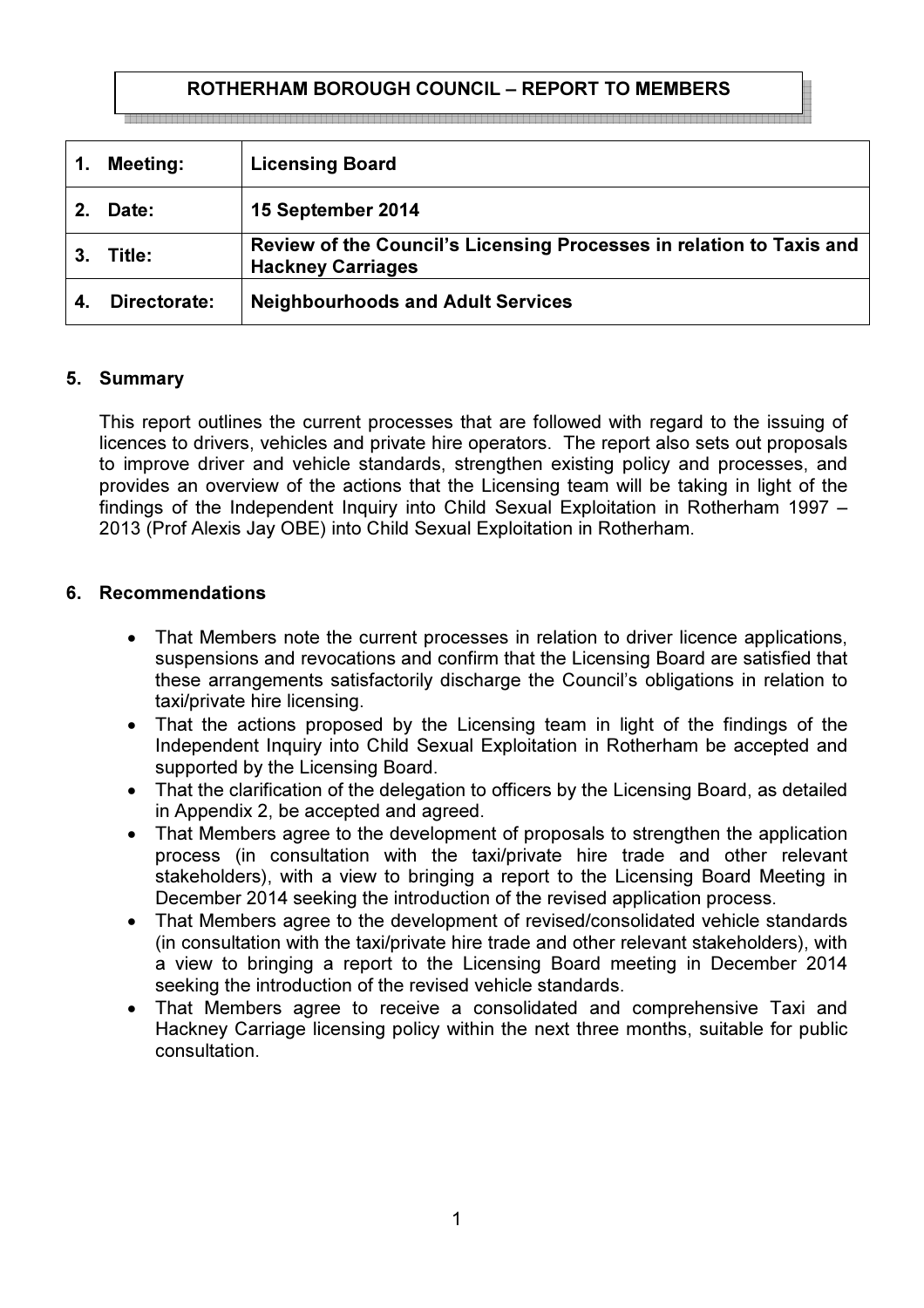# 7. Proposals and Details

# 7.1 Overview of the licensing of hackney carriages, private hire vehicles, private hire operators and drivers.

The following represents an overview of the current legislative framework that governs the licensing of hackney carriages and private hire vehicles/drivers. This report seeks to reassure the Licensing Board that the processes that are currently in place adequately discharge the council's obligations in relation to hackney carriage/private hire licensing. Furthermore, it is intended to demonstrate that the council achieves an appropriate balance between safeguarding members of the public, whilst at the same time ensuring that the licensing process is not overly bureaucratic and prescriptive.

# Hackney Carriage Vehicles:

The expression "taxi" refers to a hackney carriage. There are statutory requirements that have to be complied with before a hackney carriage licence may be granted.

- It is for the Licensing Authority to lay down conditions to regulate the type of vehicle which can be used for hackney carriage work. It may cover the size, appearance, method of access and egress, colour, number of seats, number of doors, specific matters such as turning circle and luggage space, etc.
- It is for the Licensing Authority to choose whether or not it will regulate the number of hackney carriage vehicle licences on the road in the licensing authority area. Following the guidance issued in 2006 the majority of authorities no longer restrict market forces by the regulation numbers, however Rotherham MBC presently restrict the number of hackney carriages that it licenses to 52.
- The licensing authority can control the fares charged for a hackney carriage journey.
- A hackney carriage may "Ply for Hire" on the streets and from allocated ranks
- Only a person who is a licensed driver may drive a licensed hackney carriage vehicle.
- A hackney carriage may take work from a licensed private hire company (operator).
- The licensing authority cannot take into account any aspect of a vehicle owner's character when deciding whether to licence the vehicle.

# Private Hire Vehicles:

Private hire vehicles were not created until the adoptive legislation of the Act 1976. The word "taxi" does not cover private hire vehicles and neither does the word "minicab" which is not referred to in any legislation.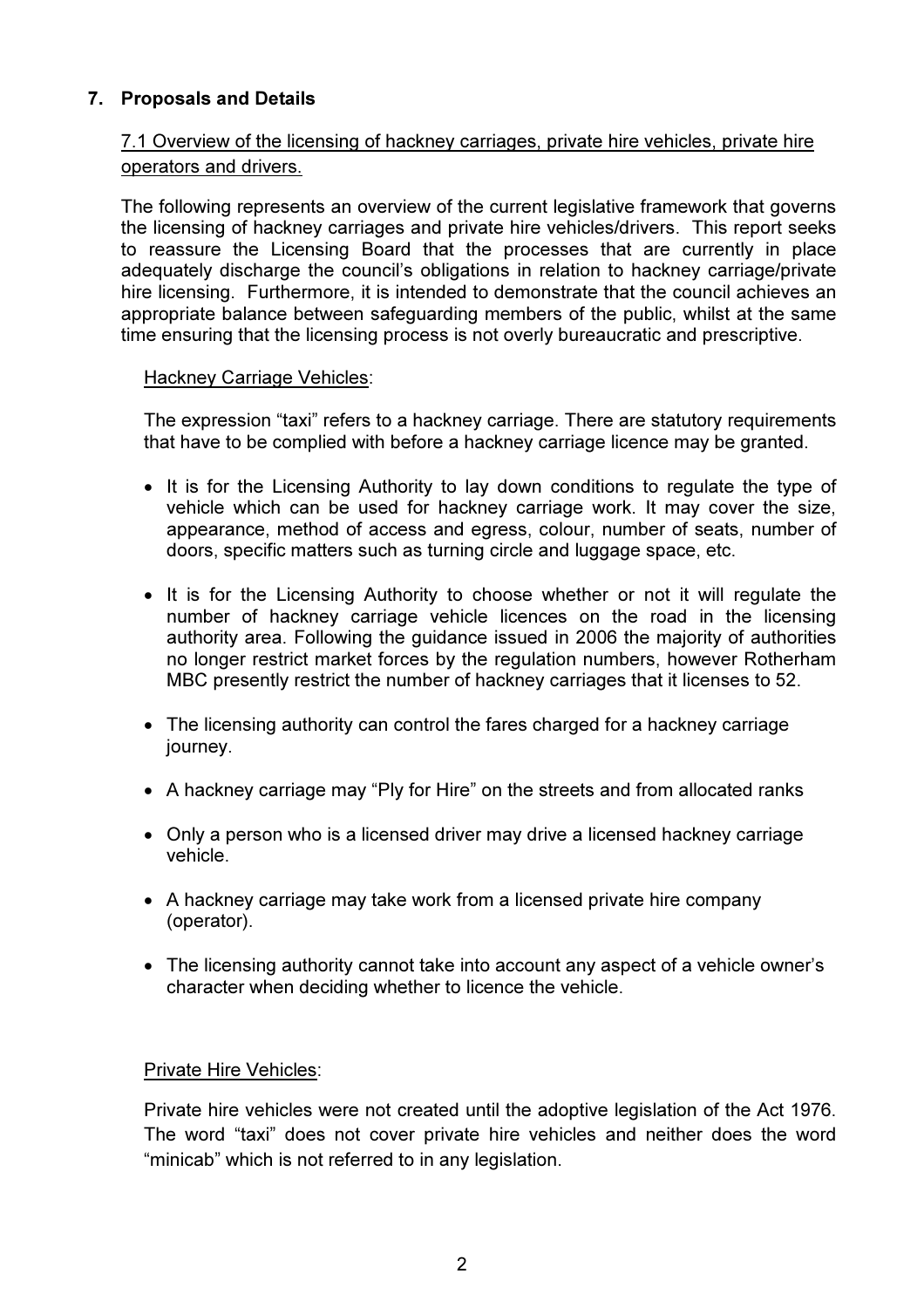- It is for the Licensing Authority to lay down conditions to regulate the type of vehicle which can be used for private hire. It may cover the size, number of doors, passenger space, seats, luggage space, condition, etc.
- But a private hire vehicle may not give the public a reason to believe it is a hackney carriage, this includes by appearance.
- The Licensing Authority may not regulate the number of private hire vehicle licences on the road in the licensing authority area it is for market forces to regulate numbers.
- The licensing authority cannot control the fares charged for a private hire journey.
- A private hire vehicle may not "Ply for Hire" on the streets, from hackney carriage ranks; or "rank up" on the streets in public view.
- A licensed private hire vehicle may only accept pre-booked work issued from a licensed private hire Operator (company)
- Only a person who is a licensed driver may drive a licensed private hire vehicle.
- The private hire vehicle cannot operate independently of the private hire operator.
- The licensing authority cannot take into account any aspect of a vehicle owner's character when deciding whether to licence the vehicle.

#### Private Hire Operators:

The Operator takes bookings and dispatches drivers to fulfil the requirements of the booking.

The legislation places considerable duties on the licensed operator to ensure that vehicles and drivers which they operate are properly licensed

- The authority may consider the fit and properness of the individual applying to become an operator, (there is no legal definition for/of "fit and proper") and fewer mechanisms which allow the licensing authority to impose tests and conditions to attempt to determine the "fit and properness" of an operator. The tests vary greatly in type and quality across the country.
- The authority may not consider the fit and properness of any employee of the operating company and cannot regulate, licence or place restrictions on those persons employed.
- The operator takes the bookings from the public and dispatches them to a vehicle (driven by a licensed driver) working from their system.
- The authority may impose conditions to govern behaviour and conduct of the licensed person.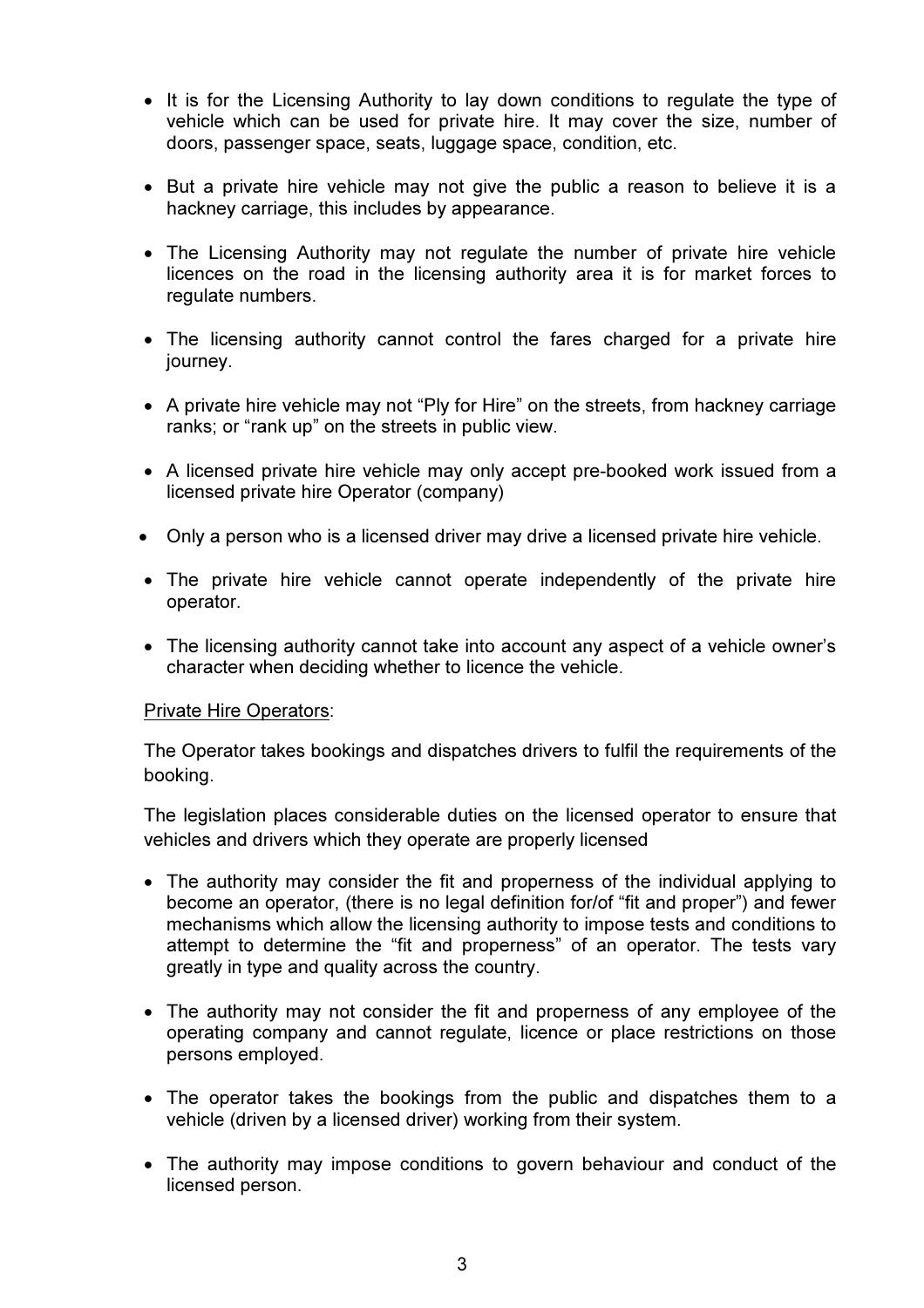In Rotherham, Private Hire Operator licences are renewable annually.

# Licensed drivers:

Some authorities choose to licence Private Hire and Hackney Carriage drivers separately, however Rotherham MBC (like many other local authorities) operate a 'dual licence' system. This allows a licensed driver to drive both licensed Hackney Carriages and Private Hire Vehicles.

There are statutory tests that have to be complied with before a driver licence may be granted. These primarily concern the fit and properness of the individual. Although there is no legal definition for/of "fit and proper", there are mechanisms which allow the licensing authority to impose tests and conditions to attempt to judge the test of "fit and properness". The tests vary greatly in type and quality across the country.

In Rotherham, applicants for a driver licence are required to undertake the following:

- Pass a medical examination by the applicant's own registered medical practitioner.
- Obtain an enhanced disclosure from the Disclosure and Barring Service (DBS) formerly the Criminal Records Bureau (CRB).
- Pass a driving test administered by the Driving Standards Agency, which includes elements specifically directed at drivers involved in taxi/private hire work.
- Pass a test that checks local knowledge and awareness of licensing law and licence conditions.

Once these items have been satisfactorily completed, the licence is issued for a period of 1 to 3 years. If the medical examination or DBS disclosure reveal adverse information then the applicant is referred to the Licensing Board who will determine whether the applicant is an appropriate person to hold a licence. In making this decision the Licensing Board refer to statutory guidance produced by the Department for Transport (in the case of the medical examination) or internal guidance in relation to adverse information being revealed as a result of the DBS disclosure.

Once licensed, a driver must observe the law relating to hackney carriage/ private hire licensing and also the conditions attached to the licence. Failure to do this may result in the driver being referred to the Licensing Board, who may choose to suspend or revoke the licence should they consider that the holder is no longer a fit and proper person to hold a licence.

In Rotherham, there are currently (as at  $3^{rd}$  September 2014):

86 Private Hire Operators

840 Private Hire Vehicles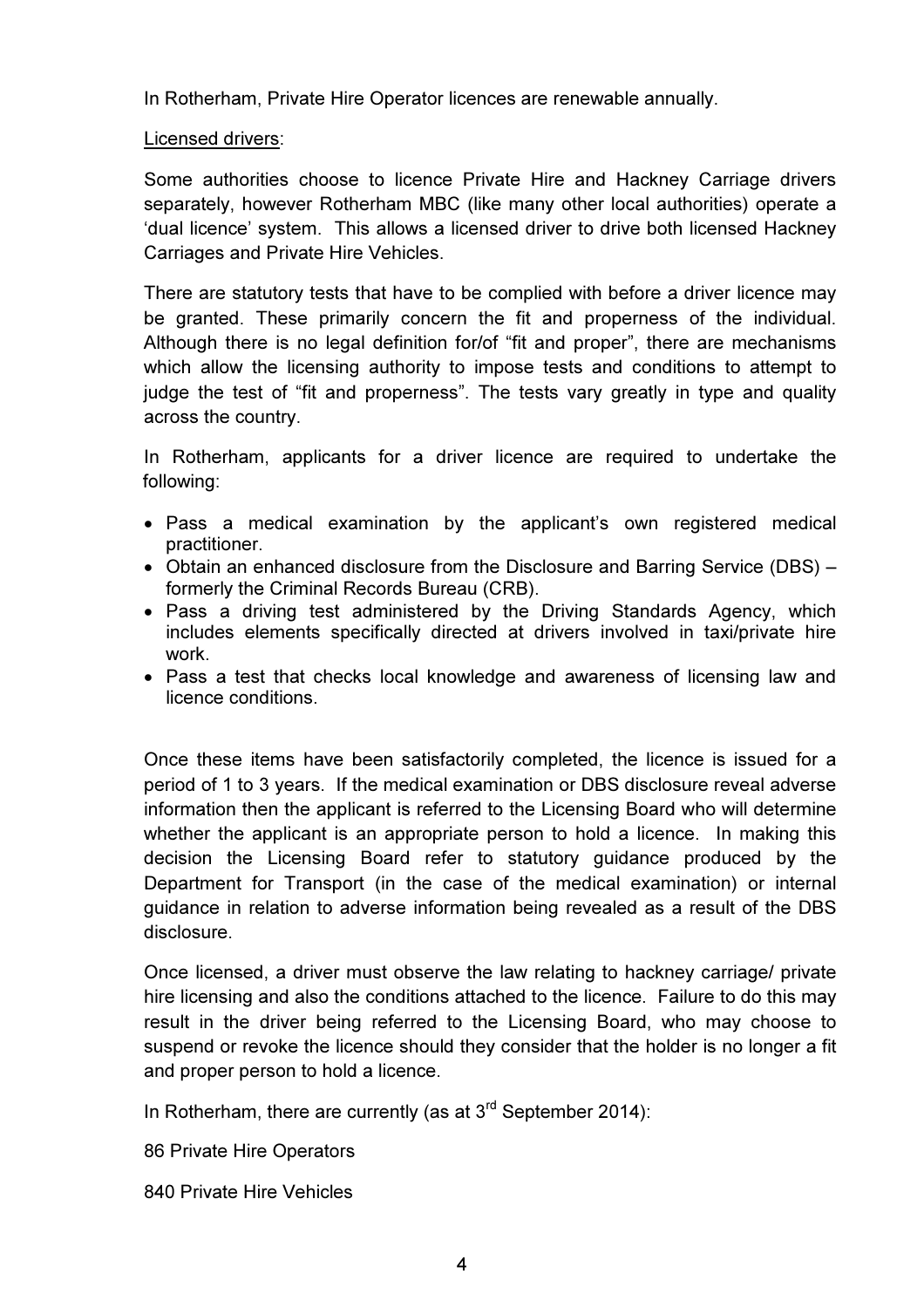# 52 Hackney Carriage Vehicles

1158 Licensed drivers (Hackney Carriage and Private Hire Vehicle)

# Additional related processes:

Police Notifications:

The occupation of 'taxi driver' is a notifiable occupation so when a licensed driver is arrested/being the subject of an investigation or is charged/convicted of an offence if they have disclosed their occupation as a taxi driver then the Licensing Authority are made aware formally with a letter from the PNC Bureau at Atlas Court or other Police Authority if not South Yorkshire.

This information is used when considering immediate suspensions of licences in particular and is demonstrated in the cases highlighted.

Immediate Suspensions:

The powers came in with the Road Safety Act 2006. Prior to this, suspensions required 21 days' notice. It was adopted on 15 March 2007.

Immediate suspensions allow the Licensing Authority to suspend a licence with immediate effect. It amended the Local Government (Miscellaneous Provisions) Act 1976 which is the legislation used to licence taxi drivers.

If it appears that the interests of public safety require the suspension or revocation of the licence to have immediate effect, and the notice given to the driver under subsection (2)(a) of this section includes a statement that that is so and an explanation why, the suspension or revocation takes effect when the notice is given to the driver.

Responsible Authorities Meeting:

This meeting is an officer meeting to share and discuss licensing matters primarily in relation to premises licensed under the Licensing Act 2003. However, other matters related to licensing are also discussed - in particular taxi/private hire licensing, and safeguarding issues in relation to other licensed premises (such as late night takeaways). Taxis are a standing item on the meeting's agenda.

These meetings were introduced in 2006, but significantly revised and improved in 2010 to include a wider range of issues and improved attendance, this now includes South Yorkshire Police, RMBC Child Safeguarding, SY Fire and Rescue, RMBC Planning, RMBC Food, Health & Safety, RMBC Trading Standards, RMBC Community Protection, NHS Public Health and the Gambling Commission. The meeting is chaired by the RMBC Licensing Manager.

Formal minutes / notes of the meeting are produced and circulated to all members of the group. Actions are agreed and monitored.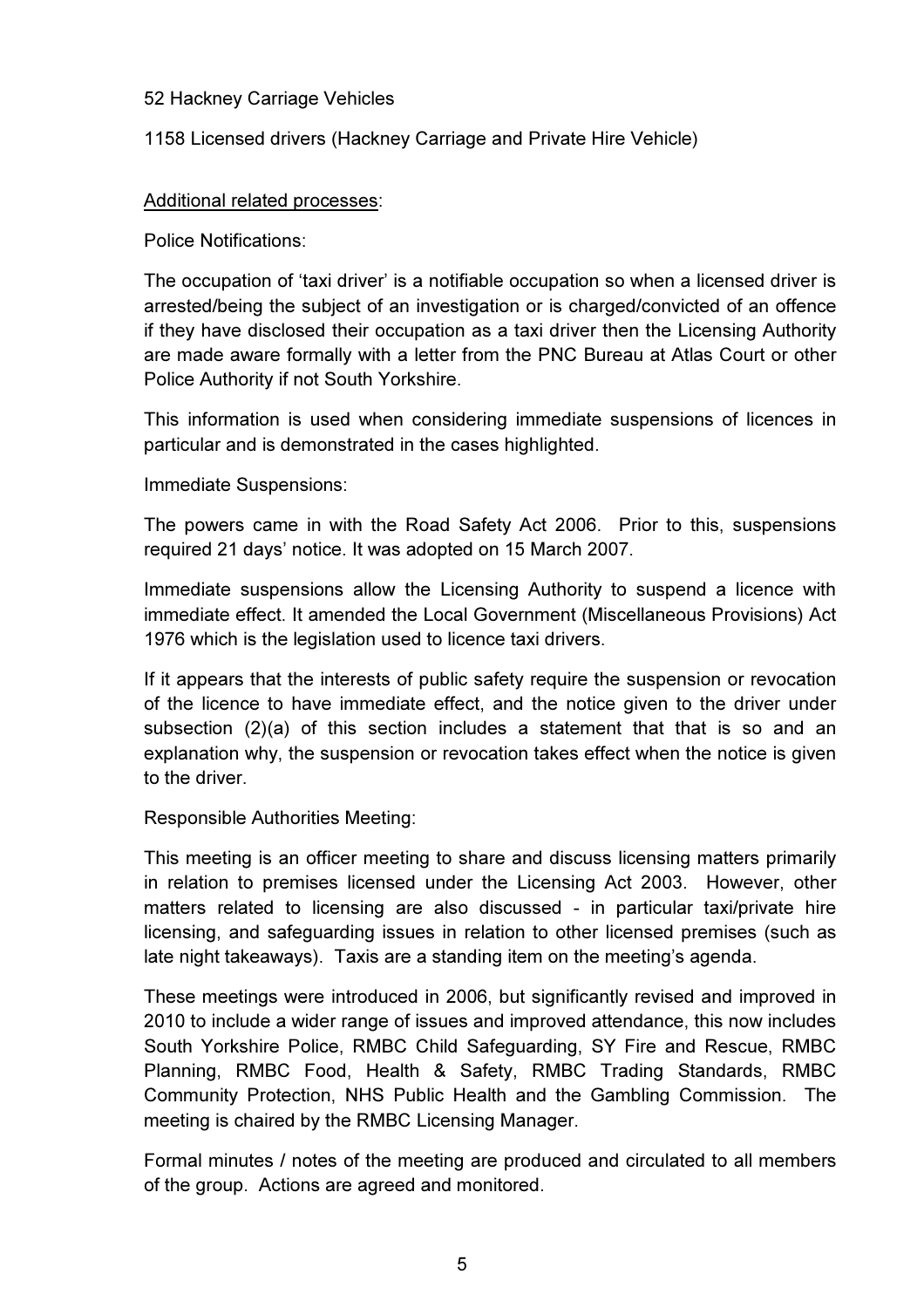# 7.2 Actions to be taken by Licensing following publication of report of the Independent Inquiry (Jay Report) into Child Sexual Exploitation in Rotherham 1997 - 2013

Although the report acknowledged that the licensing function was one area that the council had strengthened as a result of the emergence of child sexual exploitation, the report highlighted a number of issues that need to be addressed. Whilst all are not mentioned in the Jay Report, the key issues that will be addressed by the service are as follows:

- Ensuring we have effective processes for reporting child protection concerns. Revision and re-issuing of the service-wide reporting protocol in relation to child and adult safeguarding.
- Reviewing existing procedures that relate to the licensing of limousines with fewer than 9 seats, and ensuring that all vehicles and drivers that should be licensed by the Council are in fact appropriately licensed.
- Formally contacting the Driver and Vehicle Standards Agency to express concern in relation to the safeguards that are in place regarding their assessment of the suitability of limousine drivers.
- Consideration of the introduction of a 'CabSafe' rating scheme for Private Hire Operators, the intended outcome being to give members of the public reassurance in relation to the standard of private hire operators within the Borough.
- Establish communication with young people in order to identify the concerns that they have in relation to the use of hackney carriages and private hire vehicles in Rotherham, and what can be done to address these concerns.
- Reviewing historical cases of CSE in Rotherham, in order to identify any perpetrators that may be licensed drivers so that action can be taken in order to safeguard members of the public.

Work has already commenced on these actions, and it is proposed that a full update in relation to them is provided to the Licensing Board at its December meeting.

7.3 Clarification of the current scheme of delegation and proposal for revised delegation in relation to hackney carriage and private hire licensing

The statutory authority for the issuing of licenses regarding hackney carriages and private hire vehicles /drivers is contained within the Town Police Clauses Act 1847 (as extended by the Public Health Act 1875), the Local Government Act 1972, the Transport Act 1985 and the Local Government (Miscellaneous Provisions) Act 1976.

The determination of taxi/private hire licences is a non-executive function of the council and is delegated to the Licensing Board under the annually agreed RMBC Scheme of Delegation for Members and Officers.

The Scheme of Delegation authorises the Licensing Board to determine all matters relating to the Council's statutory licensing functions in relation to:

- Hackney Carriage and Private Hire;
- Charitable collections (Street Collections and House to House Collections);
- Marriage and Civil Partnership Premises;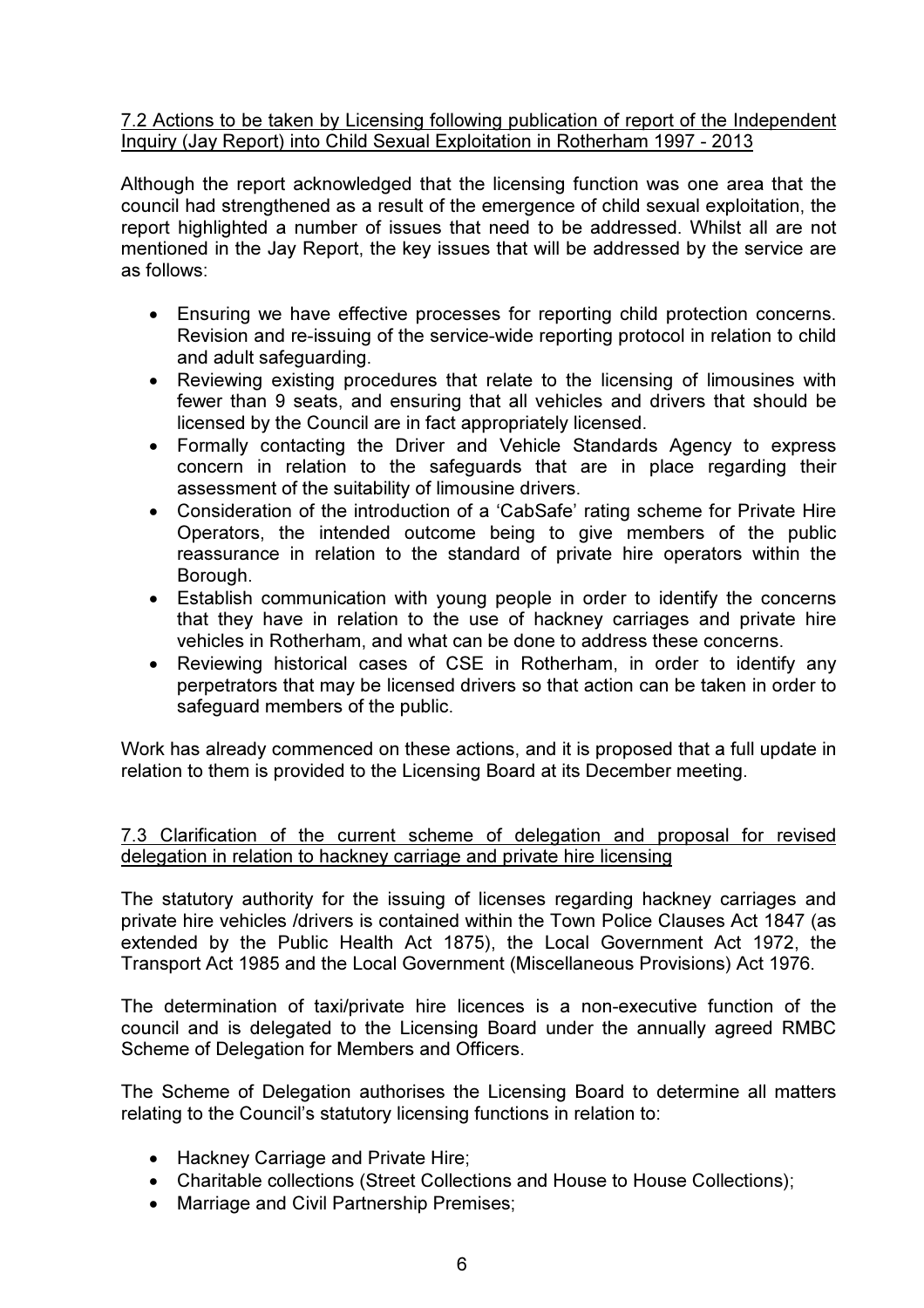- Small Bus Permits:
- Scrap Metal Dealers;
- Motor Salvage Operators;
- Sex Establishment Licences (including variation and revocation);
- Hypnotism

At the meeting of The Council on 6 June 2014, the Scheme of Delegation was amended to introduce the ability for the Licensing Board to appoint members to a subcommittee to determine applications for Hackney Carriages and Private Hire Licences. Further details on this are attached to this report as Appendix 1 (extract of report to Council meeting on 6 June 2014).

The sub-committee structure will allow the expedient determination of applications for Private Hire/Hackney Carriage licences, and will meet at least monthly.

The full Licensing Board will meet every quarter (although this frequency may be changed with the agreement of the Chair of the Licensing Board).

However, to facilitate the efficient delivery of the council's obligations, the Director of Housing and Neighbourhood Services has the delegated authority to issue, renew and suspend licences in certain circumstances. This authority has been established over a number of years following decisions made by Licensing Board, however there is no consolidated document that clearly sets out the circumstances under which the Licensing Board must hear applications, and which applications may be determined by officers.

In relation to hackney carriage and private hire licensing, all new applicants that have a criminal conviction (regardless of the length of time that has elapsed since the date of the conviction) are referred to the Licensing Board.

Officers have the delegated authority to grant or renew licences in the following circumstances:

- The applicant's DBS Disclosure Certificate shows no convictions or adverse information (new applications).
- The applicant's DBS Disclosure Certificate shows no additional convictions or adverse information that has not previously been considered by the Licensing Board, and there has been no break in the licence period since the matter was considered (renewal applications).

The suspension of driver/vehicle licences can presently be undertaken by both the Licensing Board and officers. Suspensions may be issued for a variety of reasons, including:

- Administrative discrepancies, for example vehicle insurance/DVLA driving licence details not being provided.
- As a sanction in cases where conduct is below the standard that is expected of a licensed driver.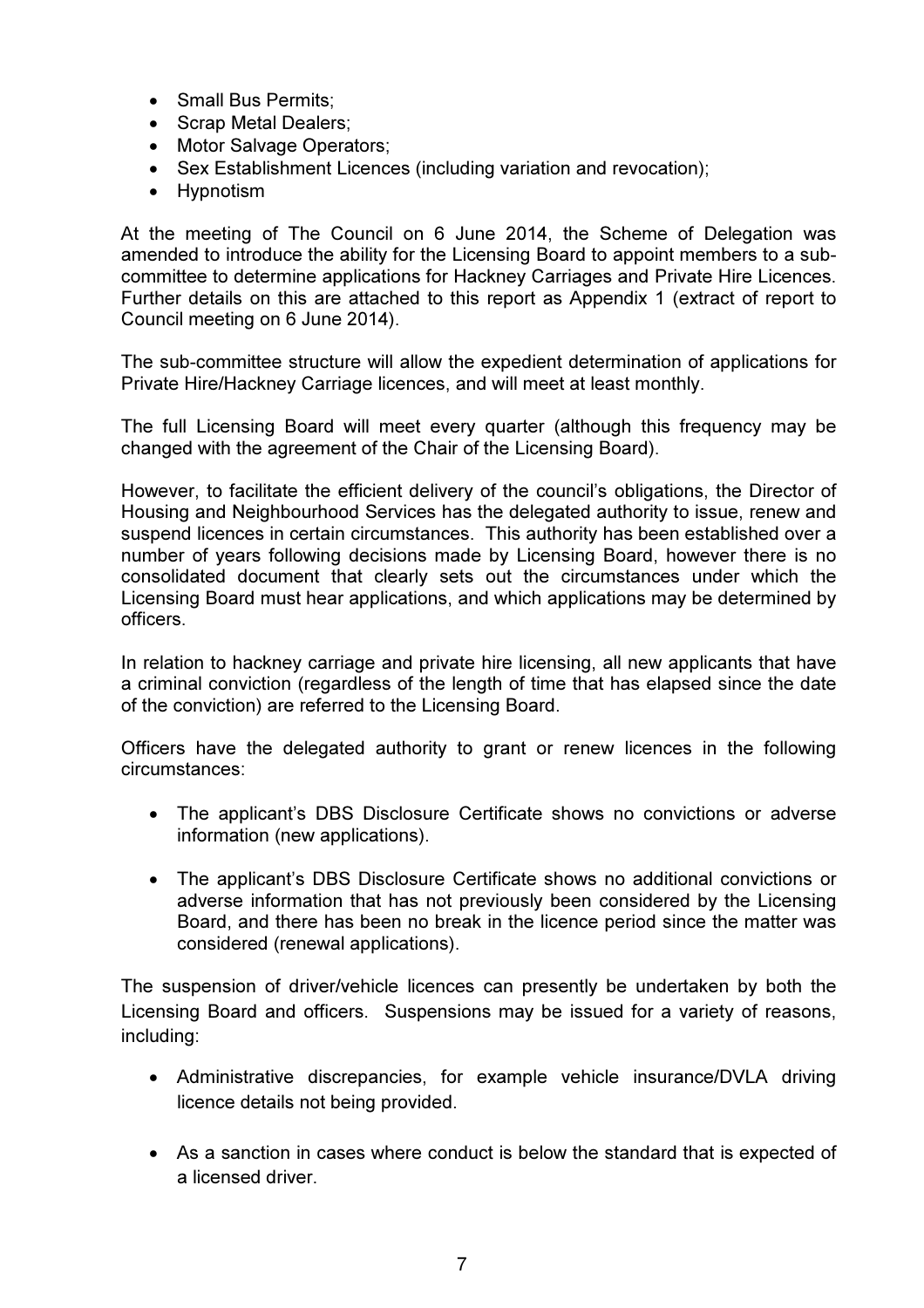• Where information is made available regarding pending criminal investigations that give rise to uncertainty that the driver is considered to be a fit and proper person to hold a licence.

A licence holder may appeal against the suspension of their licence; this appeal is made to the Magistrates Court and must be done within a prescribed timescale (21 days).

If the suspension is appealed within this time, then the suspension does not take effect until the appeal has been determined by the Magistrates Court. If no appeal is lodged, or if the appeal is unsuccessful, the suspension takes effect 21 days after it is issued.

In certain circumstances, suspensions can be issued that take effect immediately. There is a right of appeal against the issuing of these suspensions; however the suspension will remain in place pending the appeal. Immediate suspensions are only issued where such action is deemed necessary for the purposes of public safety – for example, serious concerns regarding the activities of a licensed driver or significant defects with a licensed vehicle being identified during an inspection. The immediate suspension of a licence is delegated to the Director of Housing and Neighbourhood **Services** 

The revocation or refusal to grant a licence is the sole preserve of the Licensing Board.

Since 2009, the Licensing Board have revoked the licences of 105 drivers. The revocations were for a wide variety of matters.

Action has been taken against seven licensed drivers as a result of their involvement in Child Sexual Exploitation or related offences:

- Four drivers have had their licences revoked (this figure is included in the total number of revocations referred to above).
- One driver's licence was suspended by the council, the licence was then voluntarily surrendered by the driver before the decision could be made to revoke the licence.
- One driver's licence was suspended for a period of three months this was due to inappropriate behaviour in the presence of a young person.
- One licensed driver is currently suspended from working as a taxi/private hire driver pending the outcome of a police investigation.

In order to facilitate the efficient delivery of the council's obligations, and to consolidate current guidance, the scheme detailed in Appendix 2 is proposed (in so far as it relates to hackney carriage and private hire licensing):

These proposals will ensure the efficient discharge of the council's licensing functions, whilst maintaining public safety and confidence.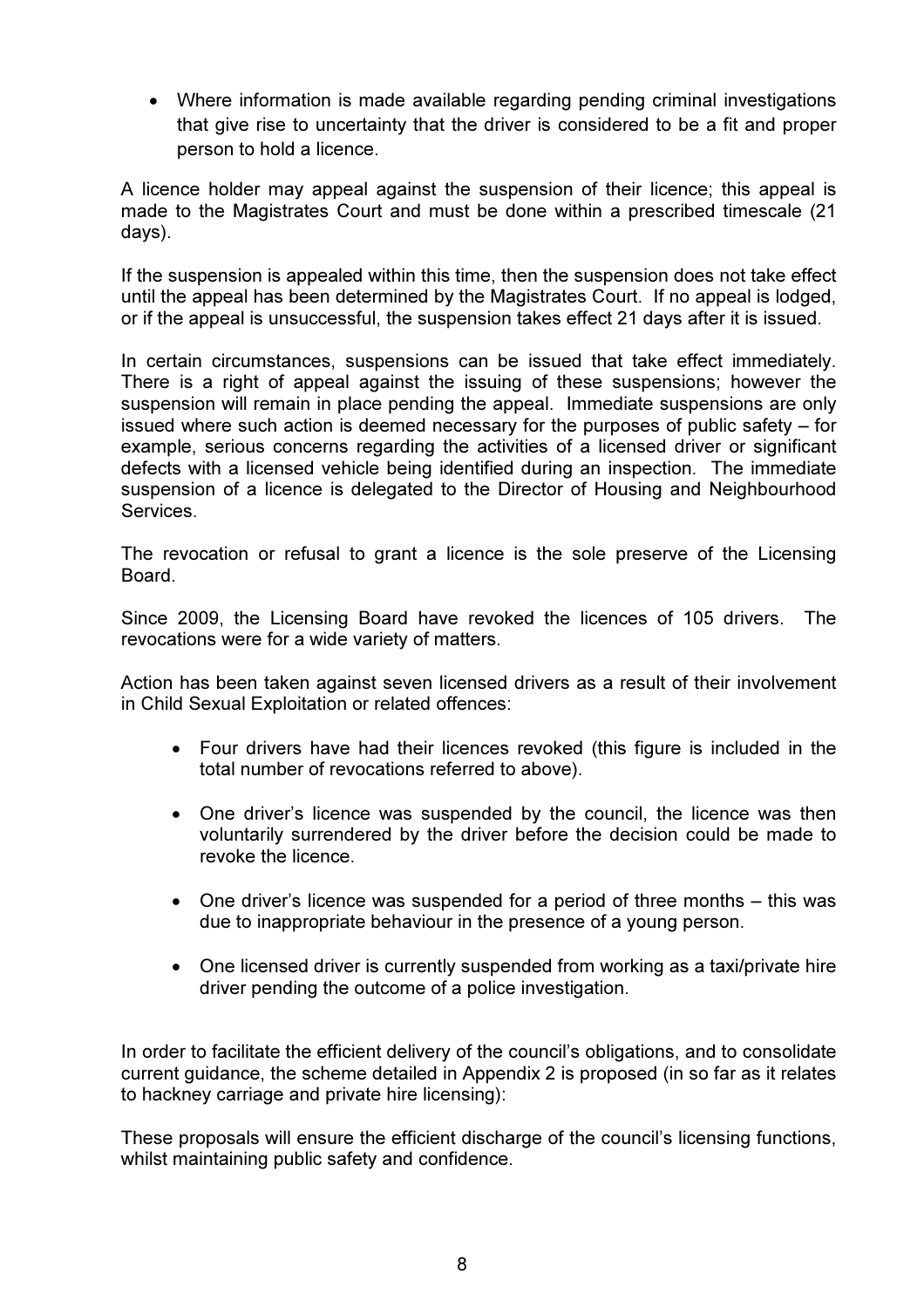# 7.4 Proposals to strengthen the existing application process

Whilst the processes that are currently in place with regard to hackney carriage/ private hire licensing are considered to be satisfactory, a number of additional/revised processes are being proposed. The matters will be brought to the Licensing Board for full consideration in due course, however this report introduces the proposals and seeks the agreement of the Licensing Board to begin the process of developing the proposals, which will include an element of consultation with the hackney carriage/ private hire trade as appropriate.

# Mandatory child safeguarding and other training:

At a meeting on 5 March 2012, the Licensing Project Manager for Sheffield Safeguarding Board agreed to develop a training package that could be delivered to taxi drivers to increase awareness of adult and child safeguarding issues.

On 24 September 2012, an event was held at the Magna Centre where the package was presented to members of the taxi/private hire trade across South Yorkshire. Feedback was requested from drivers following this meeting, collated and fed back to the South Yorkshire Joint Licensing Authority Meeting in November 2012. A number of further development requirements were identified that would enable a revised training package to be developed by mid-2013, and further consultation with local authorities and the licensed trade could be undertaken.

Unfortunately there has been significant delay in this issue, but Sheffield City Council have now confirmed that the package has been developed, and can be introduced/adopted in Rotherham with relative ease. The process by which the training should be integrated into the Rotherham application process, and the format that the training will take, will be the subject of consultation with the trade.

It is intended that the package will be delivered to all new applicants in Rotherham (different arrangements exist in other areas) – this will be mandatory as part of the application process. Existing drivers will be targeted in a phased way, with the intention being that over time all drivers will have received some adult and child safeguarding awareness training.

It is also proposed that the child safeguarding training will be complemented with training in disability awareness, adult safeguarding and customer care. These training packages have yet to be developed, but it is envisaged that this could be done to enable these packages to be implemented in conjunction with the child safeguarding training referred to above.

# Vehicle standards:

At the present time, the standards for vehicles are essentially based on circulars/ memos/other documents that have been produced and amended over a number of years. There is a lack of clarity over what the standards are, and it is therefore often the case that the council is drawn into dispute over what is and is not allowed.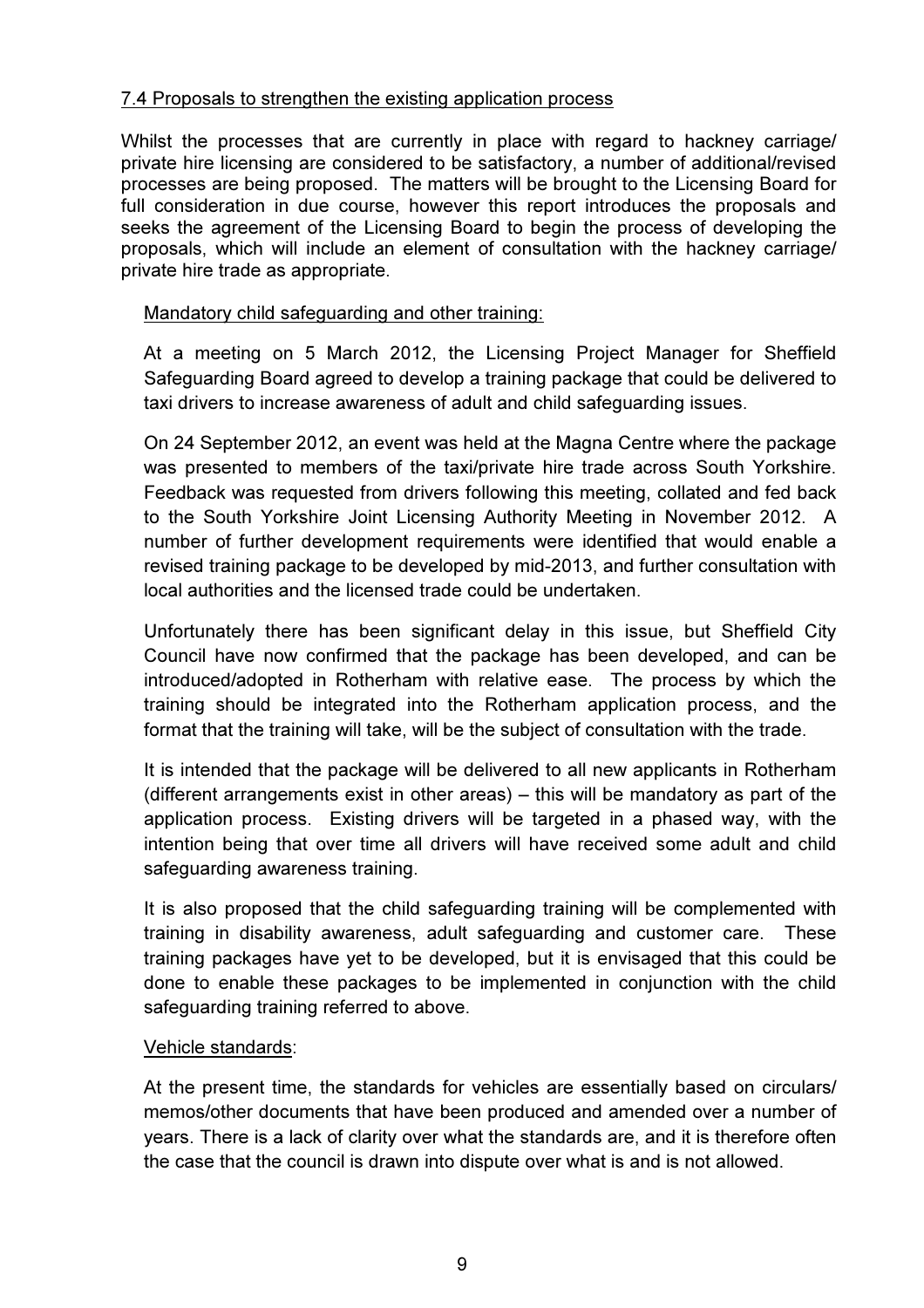By introducing a consolidated set of standards, we will ensure that there is clarity over what standards we expect from the vehicles that we licence. It will include mechanical/safety aspects, requirements for CCTV if this is fitted in vehicles, location and type of vehicle identification (location and fixing of plates and door signs) and identification of hackneys and private hire (differentiation between the two).

A revised set of standards has been drafted based on the National Inspection Standards for Hackney Carriages and Private Hire Vehicles. Representatives of private hire drivers, hackney carriage drivers and private hire operators have viewed these standards and largely accept them as being an improvement to the existing framework. Further development of the standards, following the comments made by the trade representatives, will be undertaken before more widespread consultation.

# Knowledge test:

The current driver licence knowledge test has remained unchanged since its inception many years ago. It is proposed that the knowledge test should be updated to include additional questions around the safeguarding of adults and children, disability awareness, customer care and more robust questioning around the terms and conditions of the driver licence. In addition, the current paper based multiple choice format of the test could be modernised to enable a wider, and more random, variety of questions for each applicant.

A proposal for a revised test and testing format will be developed, in consultation with the licensed trade, and brought before the Licensing Board in due course.

Comprehensive, Consolidated, Taxi and Hackney Carriage Policy

The council's approach to licensing issues whilst soundly based on both legislation and national guidance is, nevertheless, not consolidated within one overarching policy document. This can be confusing for both members of the trade and public alike. In addition a range of service improvements as identified above are being planned. Consequently it is proposed to develop a comprehensive consolidated policy document, which will need to be the subject of consultation in regard to any enhanced requirements.

The proposed policy will hopefully go some way to reassure the public about the licensing standards in operation within the borough. As such it is proposed to bring this matter to the board at the earliest possible opportunity.

#### 8. Finance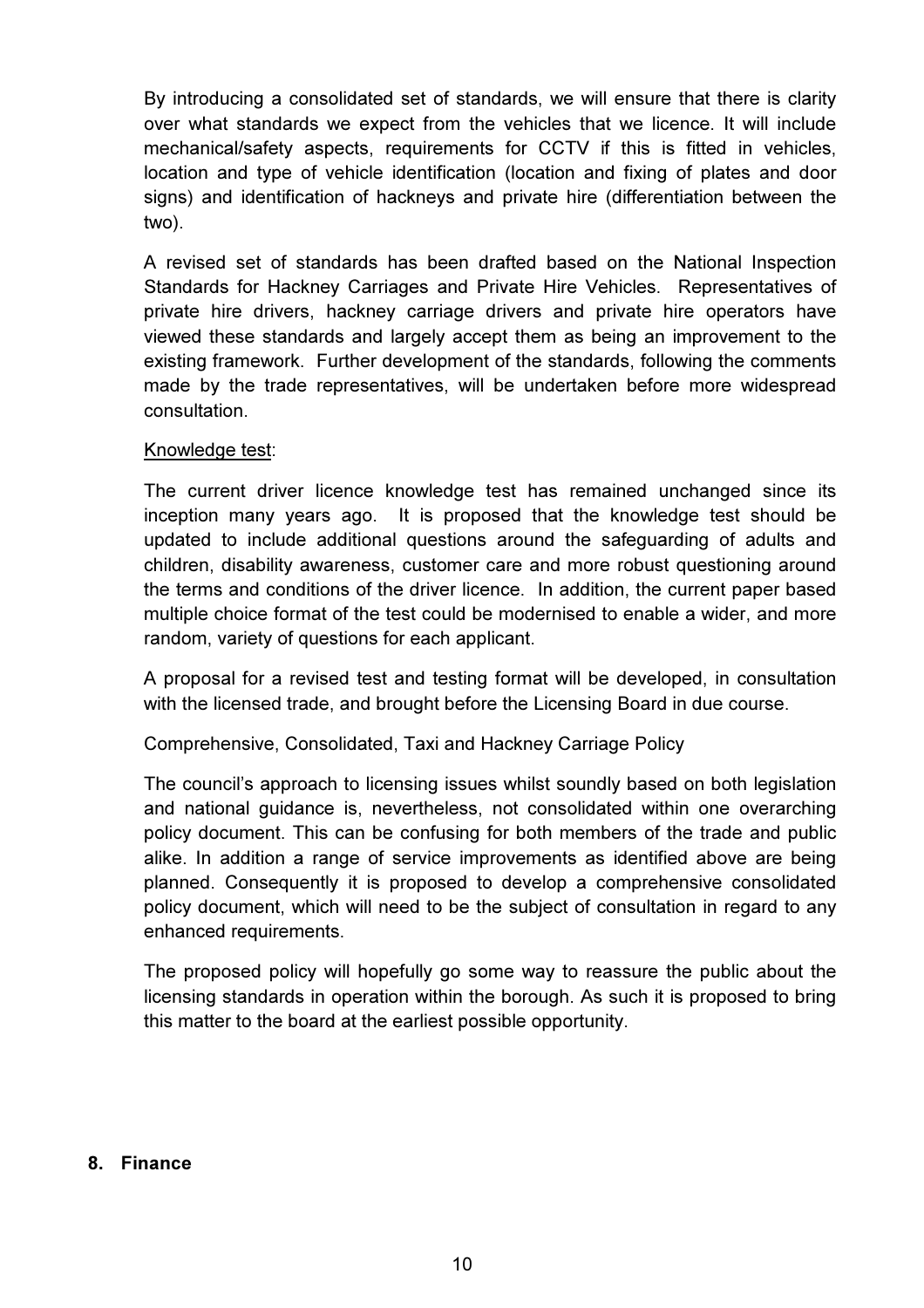These proposals will be delivered within existing service revenue budgets, there are no additional financial implications.

### 9. Risks and Uncertainties

Members must be satisfied that the processes relating to the issuing of licences ensure that licences are only granted to those individuals that are considered fit and proper to hold a licence. In addition, the Licensing Board must be satisfied that the authority has the ability to take robust and urgent action in relation to those licence holders that do not meet the standards required. Failure to ensure that processes are fit for purpose will introduce the risk that licences may be granted to individuals that pose a threat to the safety and wellbeing of the public due to the acts or omissions of the individual being issued with a licence.

However, the need to protect the public must be balanced against the need for licensed drivers and vehicle owners to operate on a commercially viable basis. Failure to do this may lead to an increase in the number of unlicensed vehicles/drivers, or to a reduction in the number of drivers/vehicles to a level that cannot meet the needs of the public.

# 10. Policy and Performance Agenda Implications

The contents of this report promote the advancement of the Council's priorities in relation to the protection of vulnerable people and supporting the economic growth of the town.

# 11. Background Papers and Consultation

Report of the Independent Inquiry into Child Sexual Exploitation in Rotherham 1997 – 2013 (Prof Alexis Jay OBE).

RMBC Licensing Board Minutes:

7<sup>th</sup> November 2007 17<sup>th</sup> February 2010 12<sup>th</sup> October 2011 20<sup>th</sup> March 2013 16<sup>th</sup> April 2014 12th June 2014

Contact Name: Alan Pogorzelec, Business Regulation Manager, Ext. 54955, alan.pogorzelec@rotherham.gov.uk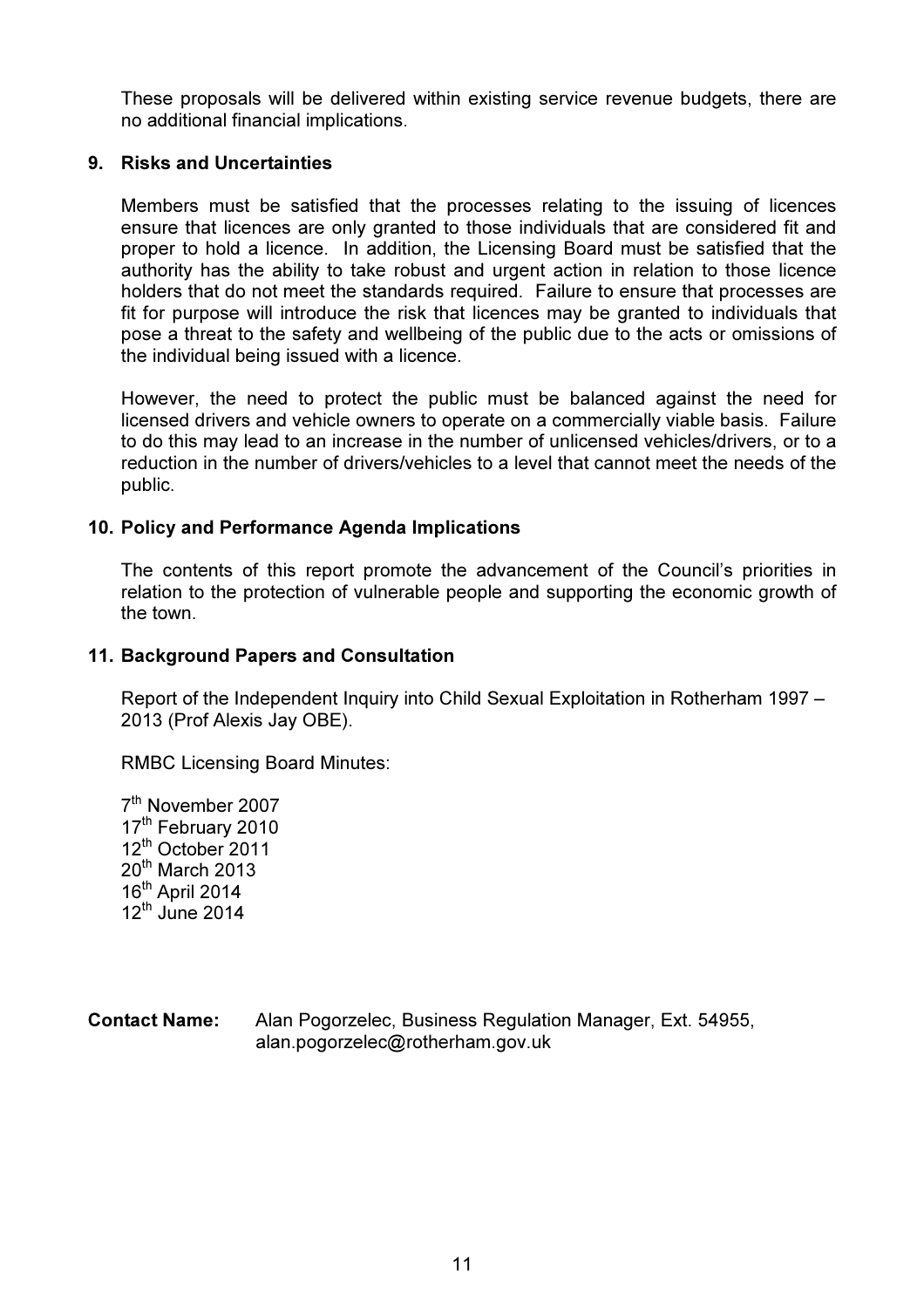# Appendix 1 – extract from report to  $6<sup>th</sup>$  June 2014 Council meeting regarding structure of Licensing Board

# Licensing Board

A review of the decision-making process in respect of applications determined by the licensing Board has been undertaken. The Board considers applications for private hire and hackney carriages (taxis), charitable collections, marriage and civil partnership premises, small bus permits, scrap metal dealers, motor salvage operators, sex establishment licenses and hypnotism. This report recommends changes to the way decisions are made in respect of these applications.

In respect of taxi licensing, this power is delegated to the Board. The straightforward applications are determined by officers and the more contentious matters are referred to the Board.

Currently applications are considered by the full Licensing Board, which has 21 Members. Consideration of such applications is a quasi-judicial function which is most appropriately undertaken by a small sub-committee, which can articulate the reasons for its decision clearly and efficiently. Therefore it is recommended that such applications are dealt with by a sub-committee of 5. To assist with the smooth running of the sub-committees it is proposed that a quorum of 3 should be included in the delegation arrangements to ensure that the sub-committees can proceed in the absence of up to 2 members.

The amendment to the current Scheme of Delegation will be:-

'The Licensing Board may appoint from time to time sub-committees in order to effectively discharge its functions. The sub-committee shall be comprised of 5 Members, with a quorum of 3.'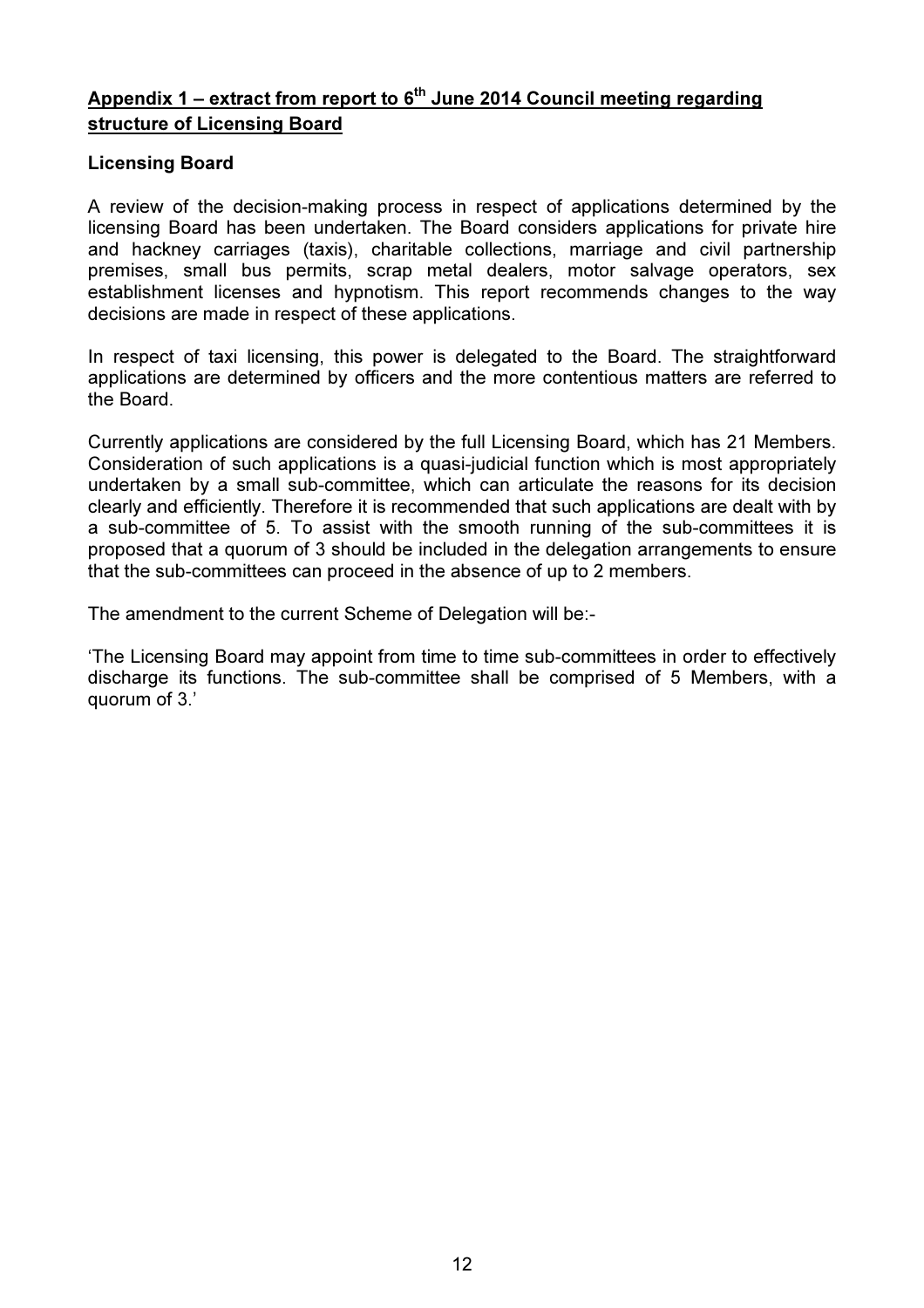# Appendix 2 – proposed scheme of delegation to officers and the Licensing Board

### Grant or renewal of driver licences:

The Director of Housing and Neighbourhood Services is authorised to issue licences in the following circumstances:

- A new application where the applicant's DBS Disclosure Certificate shows no convictions or adverse information.
- A new application where the applicant's DBS Disclosure Certificate shows only convictions / cautions under the following circumstances:
	- o 11 years have elapsed since the date of the most recent conviction, and
	- $\circ$  it is the applicant's only offence, and
	- o the offence did not result in a custodial sentence, and
	- o the offence did not involve a sexual element, violence (or fear of violence) or illegal / controlled drugs, and
	- o there is no additional information on the Disclosure Certificate that has been provided at the discretion of the Chief Officer of Police.
- A renewal application where the applicant's DBS Disclosure Certificate shows no additional convictions or adverse information that has not previously been considered by the Licensing Board, and there has been no break in the licence period since the matter was considered.

In all other circumstances, the licence application will be determined by the Licensing Board.

#### Suspension of driver licences:

The Director of Housing and Neighbourhood Services is authorised to suspend driver licences in the following circumstances:

- Where an immediate suspension is considered to be necessary in the interests of public safety. This decision will only be taken with the agreement of senior departmental management. The case will be brought before the Licensing Board for ratification by the Board at the earliest opportunity (unless the suspension is lifted before the meeting of the Board).
- Where a suspension is required for administrative reasons, such as failure to provide satisfactory documentation.

#### Grant or renewal of vehicle licences:

The Director of Housing and Neighbourhood Services is authorised to determine all vehicle licence applications.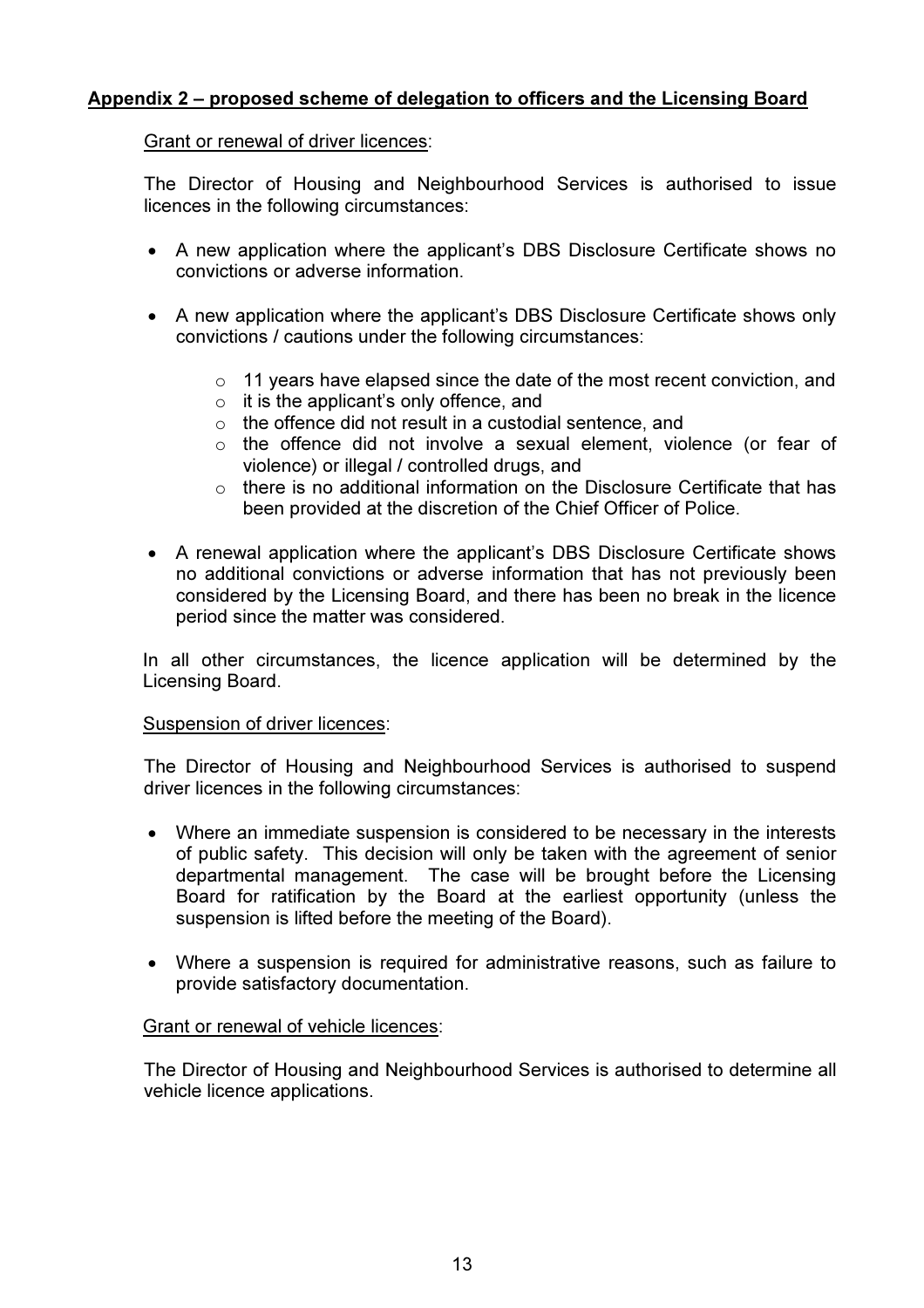# Suspension of vehicle licences:

The Director of Housing and Neighbourhood Services is authorised to suspend vehicle licences in the following circumstances:

- Where an immediate suspension is considered to be necessary in the interests of public safety (such as when the vehicle is in such a state of disrepair that it presents a risk to public safety).
- Where a suspension is required for administrative reasons, such as failure to provide satisfactory documentation.

# Grant or renewal of Private Hire Operator Licences:

The Director of Housing and Neighbourhood Services is authorised to issue licences in the following circumstances:

- A new application where the applicant's DBS Disclosure Certificate shows no convictions or adverse information.
- A new application where the applicant's DBS Disclosure Certificate shows only convictions / cautions under the following circumstances:
	- $\circ$  11 years have elapsed since the date of the most recent conviction, and
	- $\circ$  it is the applicant's only offence, and
	- o it did not result in a custodial sentence, and
	- o the offence did not involve a sexual element, violence (or fear of violence) or illegal / controlled drugs, and
	- o there is no additional information on the Disclosure Certificate that has been provided at the discretion of the Chief Officer of Police.
- A renewal application where the applicant's DBS Disclosure Certificate shows no additional convictions or adverse information that has not previously been considered by the Licensing Board, and there has been no break in the licence period since the matter was considered.

In all other circumstances, the licence application will be determined by the Licensing Board.

# Suspension of Private Hire Operator licences:

The Director of Housing and Neighbourhood Services is authorised to suspend operator licences in the following circumstances:

- Where an immediate suspension is considered to be necessary in the interests of public safety. This decision will only be taken with the agreement of senior departmental management. The case will be brought before the Licensing Board for ratification by the Board at the earliest opportunity (unless the suspension is lifted before the meeting of the Board).
- Where a suspension is required for administrative reasons, such as failure to provide satisfactory documentation.